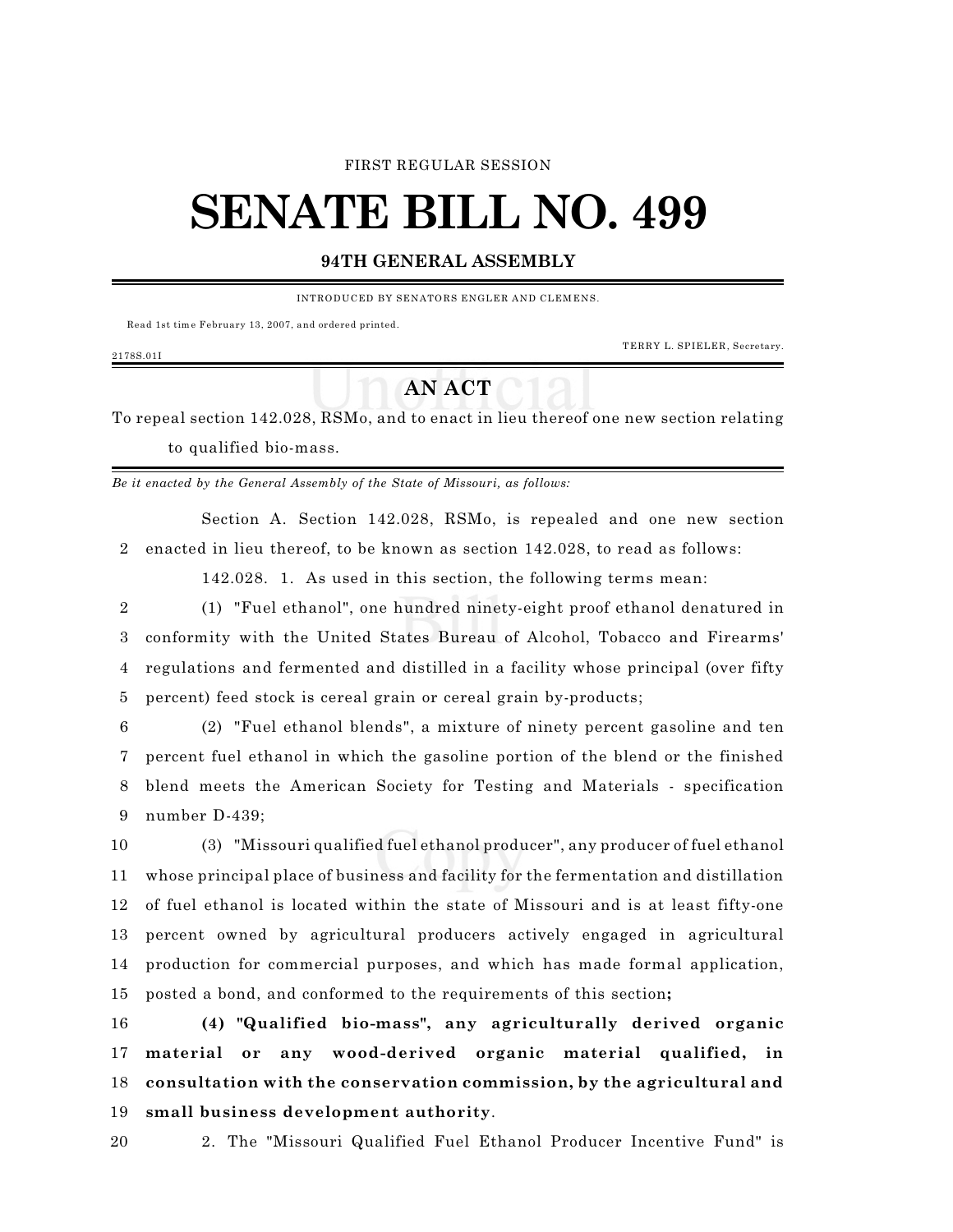hereby created and subject to appropriations shall be used to provide economic subsidies to Missouri qualified fuel ethanol producers pursuant to this section. The director of the department of agriculture shall administer the fund pursuant to this section.

 3. A Missouri qualified fuel ethanol producer shall be eligible for a monthly grant from the fund, except that a Missouri qualified fuel ethanol producer shall only be eligible for the grant for a total of sixty months unless such producer during those sixty months failed, due to a lack of appropriations, to receive the full amount from the fund for which they were eligible, in which case such producers shall continue to be eligible for up to twenty-four additional months or until they have received the maximum amount of funding for which they were eligible during the original sixty-month time period. The amount of the grant is determined by calculating the estimated gallons of qualified fuel ethanol production to be produced from Missouri agricultural products **or qualified bio- mass** for the succeeding calendar month, as certified by the department of agriculture, and applying such figure to the per-gallon incentive credit established in this subsection. Each Missouri qualified fuel ethanol producer shall be eligible for a total grant in any fiscal year equal to twenty cents per gallon for the first twelve and one-half million gallons of qualified fuel ethanol produced from Missouri agricultural products **or qualified bio-mass** in the fiscal year plus five cents per gallon for the next twelve and one-half million gallons of qualified fuel ethanol produced from Missouri agricultural products **or qualified bio-mass** in the fiscal year. All such qualified fuel ethanol produced by a Missouri qualified fuel ethanol producer in excess of twenty-five million gallons shall not be applied to the computation of a grant pursuant to this subsection. The department of agriculture shall pay all grants for a particular month by the fifteenth day after receipt and approval of the application described in subsection 4 of this section. If actual production of qualified fuel ethanol during a particular month either exceeds or is less than that estimated by a Missouri qualified fuel ethanol producer, the department of agriculture shall adjust the subsequent monthly grant by paying additional amount or subtracting the amount in deficiency by using the calculation described in this subsection.

 4. In order for a Missouri qualified fuel ethanol producer to obtain a grant from the fund for a particular month, an application for such funds shall be received no later than fifteen days prior to the first day of the month for which the grant is sought. The application shall include: